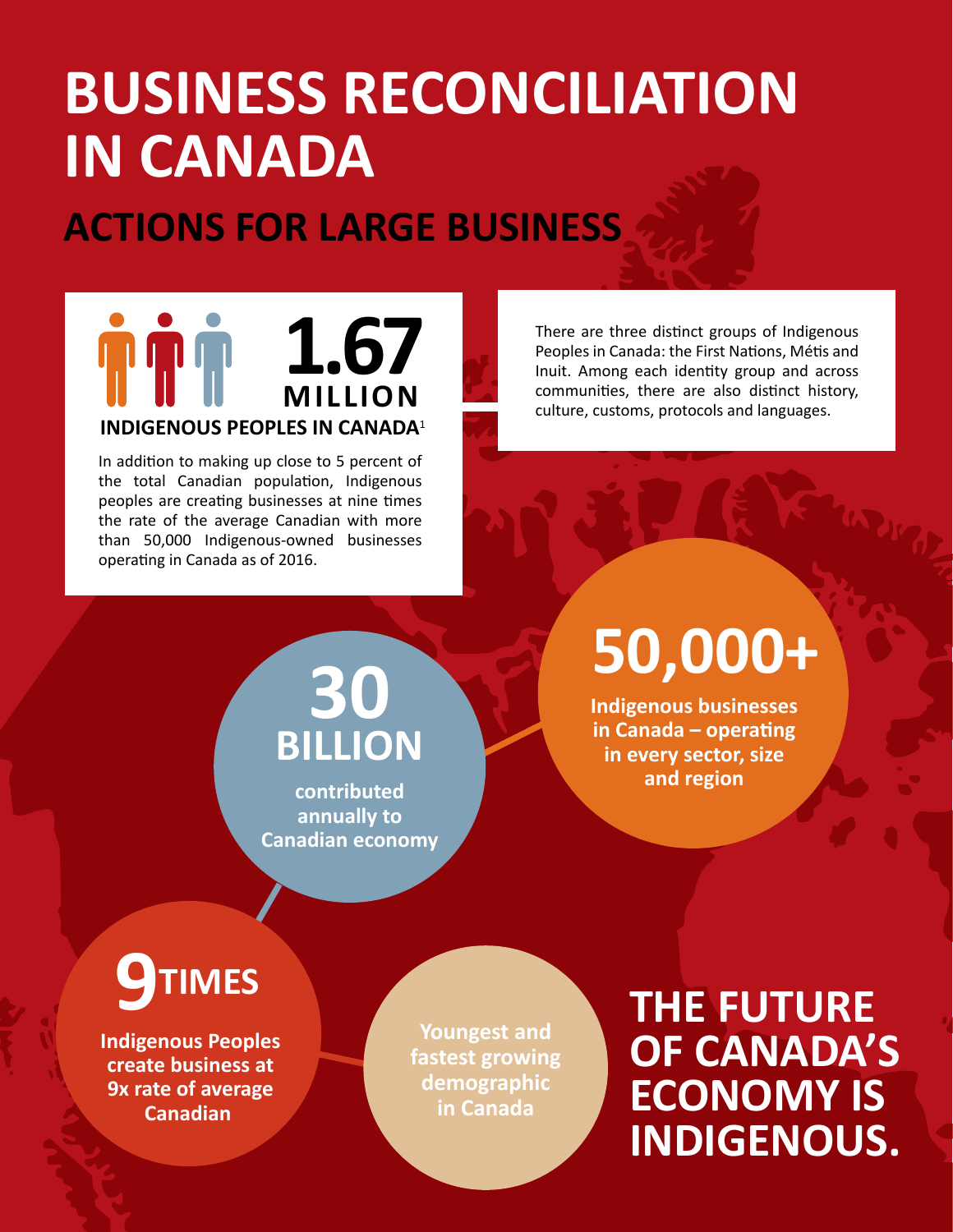### **WHAT CAN MY COMPANY DO?**

For large and small businesses across all sectors, the benefits of business reconciliation are countless. By incorporating Indigenous-focused Corporate Social Responsibility (CSR) principles into their operations, companies can make fundamental steps towards business reconciliation.

Regardless if you're looking to engage with an Indigenous business or actively partner with an Indigenous community, each process should be guided by respect and begin with educating yourself and other employees on Indigenous history and the specific communities you work with.

#### **Actions to advance business reconciliation as a large enterprise or corporation will include:**



#### **WHAT IS BUSINESS RECONCILIATION?**

The TRC emphasized that **it is everyone's responsibility** to improve relationships between Indigenous and non-Indigenous peoples through the release of the 2015 report which included 94 'Calls to Action' targeted to specific audiences.<sup>2</sup> The TRC called on Corporate Canada to actively engage in reconciliation through a specific call on *Business and Reconciliation.*

#### **WHAT IS** *TRUTH AND RECONCILIATION***?**

In recent years, there has been a renewed recognition of Indigenous rights and reconciliation efforts in Canada and internationally. Through the voices of former students ("survivors") of the Indian Residential School System ("residential schools"), the Truth and Reconciliation Commission of Canada (TRC) commissioned a series of reports detailing the impacts of Canada's colonial history and actionable steps toward healing for Indigenous Peoples and all Canadians.

From 1831 to 1996 more than 150,000 First Nations, Inuit and Metis children were systematically removed from their homes and communities to attend residential schools across Canada. These schools were government funded and developed with the purpose of assimilating Indigenous Peoples into Euro-Canadian (or "westernized") culture and erasing Indigenous heritage, culture and customs. On June 11, 2008 Prime Minister Stephen Harper, on behalf of the Government of Canada, delivered a formal apology to Survivors of the residential schools and the families and communities who were impacted. In December 2015, the TRC concluded by delivering a series of reports detailing the impacts and legacy left by the residential school systems from the testimonies of residential school survivors.

To learn more about the legacy of residential schools in Canada and the Truth and Reconciliation Commission of Canada (TRC), visit: **www.nctr.ca**

#### **CALL TO ACTION 92 CALLS ON CORPORATE CANADA TO:**

*Commit to meaningful consultation, building respectful relationships, and obtaining the free, prior, and informed consent of Indigenous Peoples before proceeding with economic development projects.* 

*Ensure that Aboriginal peoples have equitable access to jobs, training, and education opportunities in the corporate sector, and that Aboriginal communities gain long-term sustainable benefits from economic development projects.*

*Provide education for management and staff on the history of Aboriginal Peoples, including the history and legacy of residential schools, the United Nations Declaration on the Rights of Indigenous Peoples, Treaties and Aboriginal rights, Indigenous law, and Aboriginal–Crown relations. This will require skills-based training in intercultural competency, conflict resolution, human rights, and anti-racism.*

<sup>1</sup> Total population of Indigenous Peoples in Canada as reported by Statistics Canada 2016 Census of Population.

<sup>2.</sup> Truth and Reconciliation Commission of Canada. 2015. Truth and Reconciliation Commission of Canada: Calls to Action. Public Report,

Winnipeg: Truth and Reconciliation Commission of Canada. http://trc.ca/assets/pdf/Calls\_to\_Action\_English2.pdf